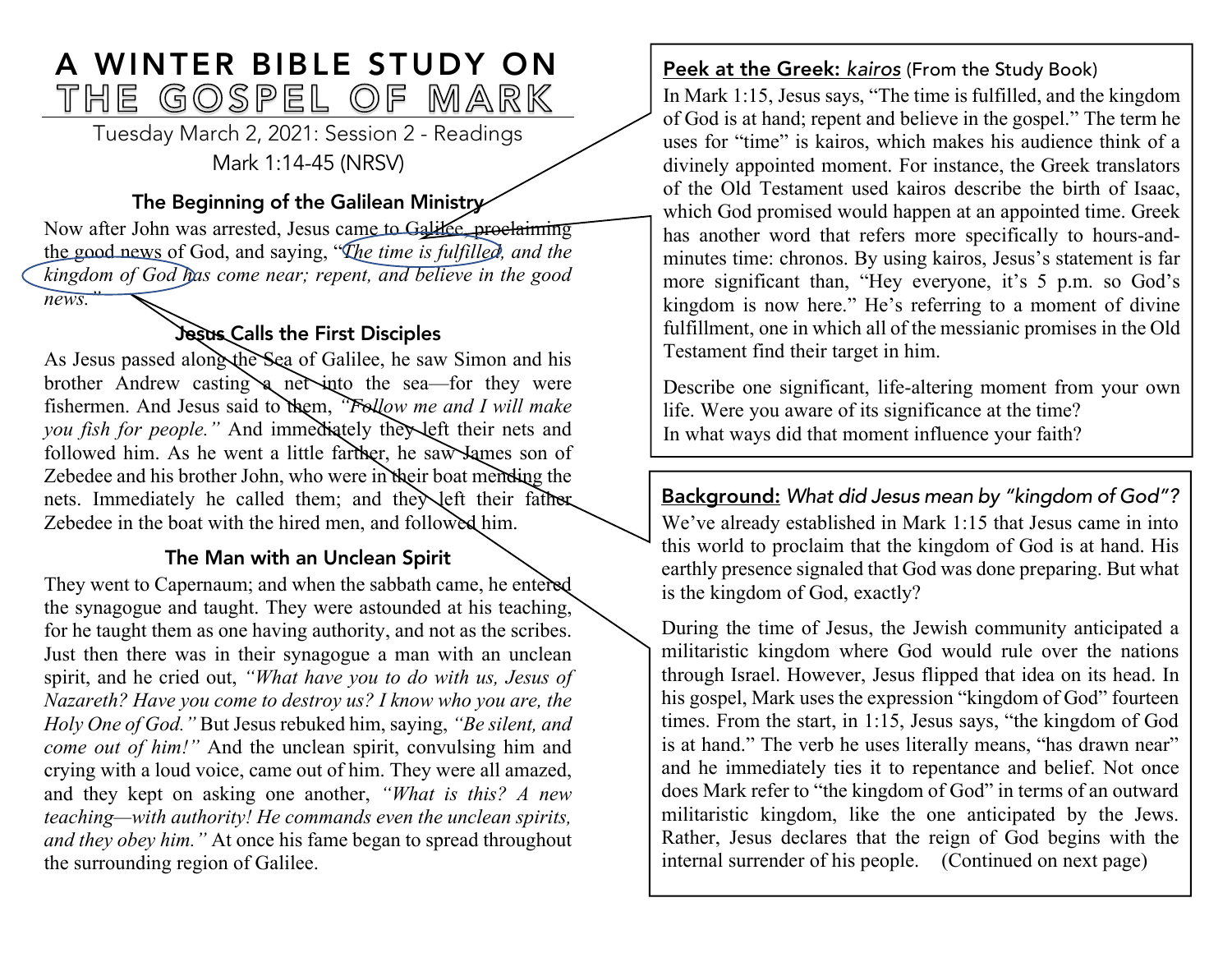Background: *What did Jesus mean by "kingdom of God"?* (Continued) In other words, we are no longer waiting. The kingdom of God is spreading even now, and it takes root primarily in the hearts of people. It's easy for us to get caught up in thinking similar to that of the Jews during Jesus's time. They longed for power and we do the same today.

We talk a lot about Christianity's influence in culture. While there's nothing wrong with that, we have to remember that the kingdom of God begins first of foremost with a transformed heart. God is at work creating a people, which means the focus of discipleship is helping people surrender and follow Jesus. Jesus did not come simply to change our circumstances, but to transform our hearts.

So, what do you come to Jesus looking for? How have you witnessed the kingdom active in your life? What does it look like? Does the idea that God does not always change our circumstances but is more concerned with our hearts frustrate you or comfort you? Explain.

### Jesus Heals Many at Simon's House

As soon as they left the synagogue, they entered the house of Simon and Andrew, with James and John. Now Simon's motherin-law was in bed with a fever, and they told him about her at once. He came and took her by the hand and lifted her up. Then the fever left her, and she began to serve them.

That evening, at sunset, they brought to him all who were sick or possessed with demons. And the whole city was gathered around the door. And he cured many who were sick with various diseases, and cast out many demons; and he would not permit the demons to speak, because they knew him.

### A Preaching Tour in Galilee

In the morning, while it was still very dark, he got up and went out to a deserted place, and there he prayed. And Simon and his companions hunted for him. When they found him, they said to him, *"Everyone is searching for you."* He answered, *"Let us go on to the neighboring towns, so that I may proclaim the message there also; for that is what I came out to do."* And he went throughout Galilee, prodlaiming the message in their synagogues and casting  $\sqrt{b}$ ut demons.

Peek at the Greek: *katadioko* (From the Study Book)

Francis points out in the video that it didn't take long for Jesus's popularity to gain traction. Yet, after attracting one of his first crowds (v. 33) he steals away in solitude to pray (v. 35). Confused by his withdrawal, the disciples "searched for him" (v. 36). Interestingly, Mark uses the verb *katadioko*, which nearly always describes a hostile form of pursuit—like a bounty hunter chasing an escaped prisoner. The disciples are looking for Jesus because they feel like he's blowing the opportunity to capitalize on his growing fame. Instead, they find him praying in solitude. By using the verb *katadioko,* Mark suggests their misplaced craving for influence through Jesus, which is fundamentally a misunderstanding of the purposes of God.

Jesus's response to his own fame differs from his disciples' response. Being honest, how do you think you would have responded to Jesus when you found him praying?

### Jesus Cleanses a Leper

A leper came to him begging him, and kneeling he said to him, *"If you choose, you can make me clean."* Moved with pity, Jesus stretched out his hand and touched him, and said to him, *"I do choose. Be made clean!"* Immediately the leprosy left him, and he was made clean. After sternly warning him he sent him away at once, saying to him, *"See that you say nothing to anyone; but go, show yourself to the priest, and offer for your cleansing what Moses commanded, as a testimony to them."* But he went out and began to proclaim it freely, and to spread the word, so that Jesus could no longer go into a town openly, but stayed out in the country; and people came to him from every quarter.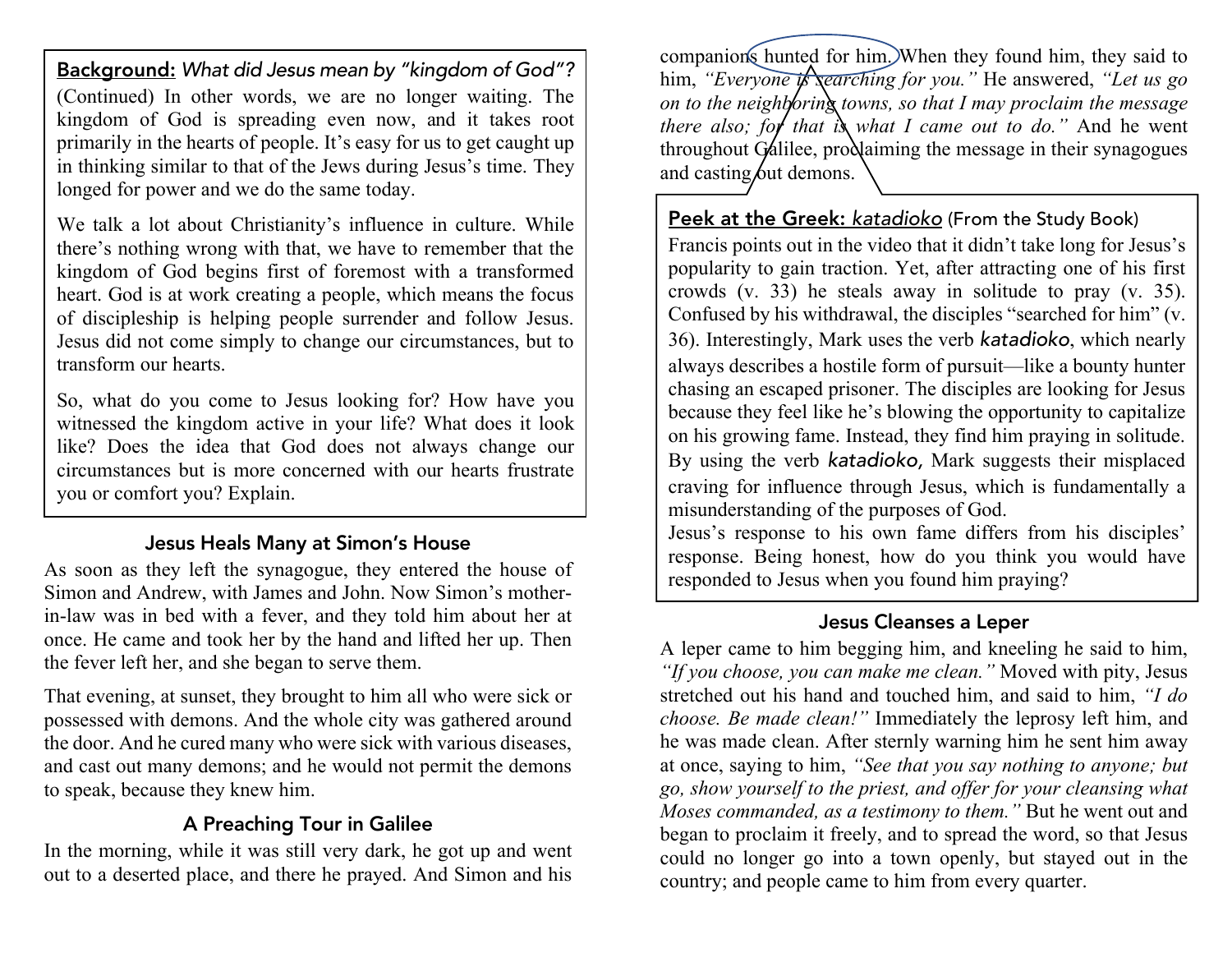## BACKGROUND ON THE GOSPEL OF MARK

### The Synoptic Gospels (From the NIV Study Bible)

A careful comparison of the four Gospels reveals that Matthew, Mark and Luke are noticeably similar, while John is quite different. The first three Gospels agree extensively in language, in the material they include, and in the order in which events and sayings from the life of Christ are recorded. (Chronological order does not appear to have been rigidly followed in any of the Gospels, however.) Because of this agreement, these three books are called the Synoptic Gospels (*syn*, "together with"; *optic*, "seeing"; thus "seeing together"). For an example of agreement in content see Mt 9:2–8; Mk 2:3–12; Lk 5:18–26. An instance of verbatim agreement is found in Mt 10:22a, Mk 13:13a; Lk 21:17. A mathematical comparison shows that 91 percent of Mark's gospel is contained in Matthew, while 53 percent of Mark is found in Luke. Such agreement raises questions as to the origin of the Synoptic Gospels. Did the authors rely on a common source? Were they interdependent? Questions such as these constitute what is known as the Synoptic Problem. Several suggested solutions have been advanced:

- 1. *The use of oral tradition.* Some have thought that oral tradition had become so stereotyped that it provided a common source from which all the Synoptic writers drew.
- 2. *The use of an early Gospel.* Some have postulated that the Synoptic authors all had access to an earlier Gospel, now lost.
- 3. *The use of written fragments.* Some have assumed that written fragments had been composed concerning various events from the life of Christ and that these were used by the Synoptic authors.
- 4. *Mutual dependence.* Some have suggested that the Synoptic writers drew from each other with the result that what they wrote was often very similar.
- 5. *The use of two major sources.* The most common view currently is that the Gospel of Mark and a hypothetical document, called *Quelle* (German for "source") or *Q*, were
- 6. used by Matthew and Luke as sources for most of the materials included in their Gospels.
- 7. *The priority and use of Matthew.* Another view suggests that the other two Synoptics drew from Matthew as their main source.
- 8. *The priority and use of Luke.* A similar view suggests that the other two Synoptics drew from Luke as their main source.
- 9. *A combination of the above.* This theory assumes that the authors of the Synoptic Gospels made use of oral tradition, written fragments, mutual dependence on other Synoptic writers or on their Gospels, and the testimony of eyewitnesses.
- 10.*Complete independence.* Some hold that the Synoptic writers worked independently of each other. According to this view, the similar—sometimes even verbatim—choice and order of words and events are best explained by the infallible guidance of the Holy Spirit on the authors.

### Dating the Synoptic Gospels

**Assumption A:** *Matthew and Luke used Mark as a major source* **View No. 1:** Mark written in the 50s or early 60s a.d.

- 1) Matthew written in late 50s or the 60s
- 2) Luke written 59–63
- **View No. 2:** Mark written 65–70
	- 1) Matthew written in the 70s or later
	- 2) Luke written in the 70s or later

**Assumption B:** *Matthew and Luke did not use Mark as a source* **View No. 1:** Mark could have been written between 50 and 70 **View No. 2:** Mark written 65–70

- 1) Matthew written in the 50s
- 2) Luke written 59–63

### Other Perspectives on Synoptic Gospels & "Q":

Reference Websites:

https://zondervanacademic.com/blog/synoptic-gospels https://en.wikipedia.org/wiki/Synoptic\_Gospels